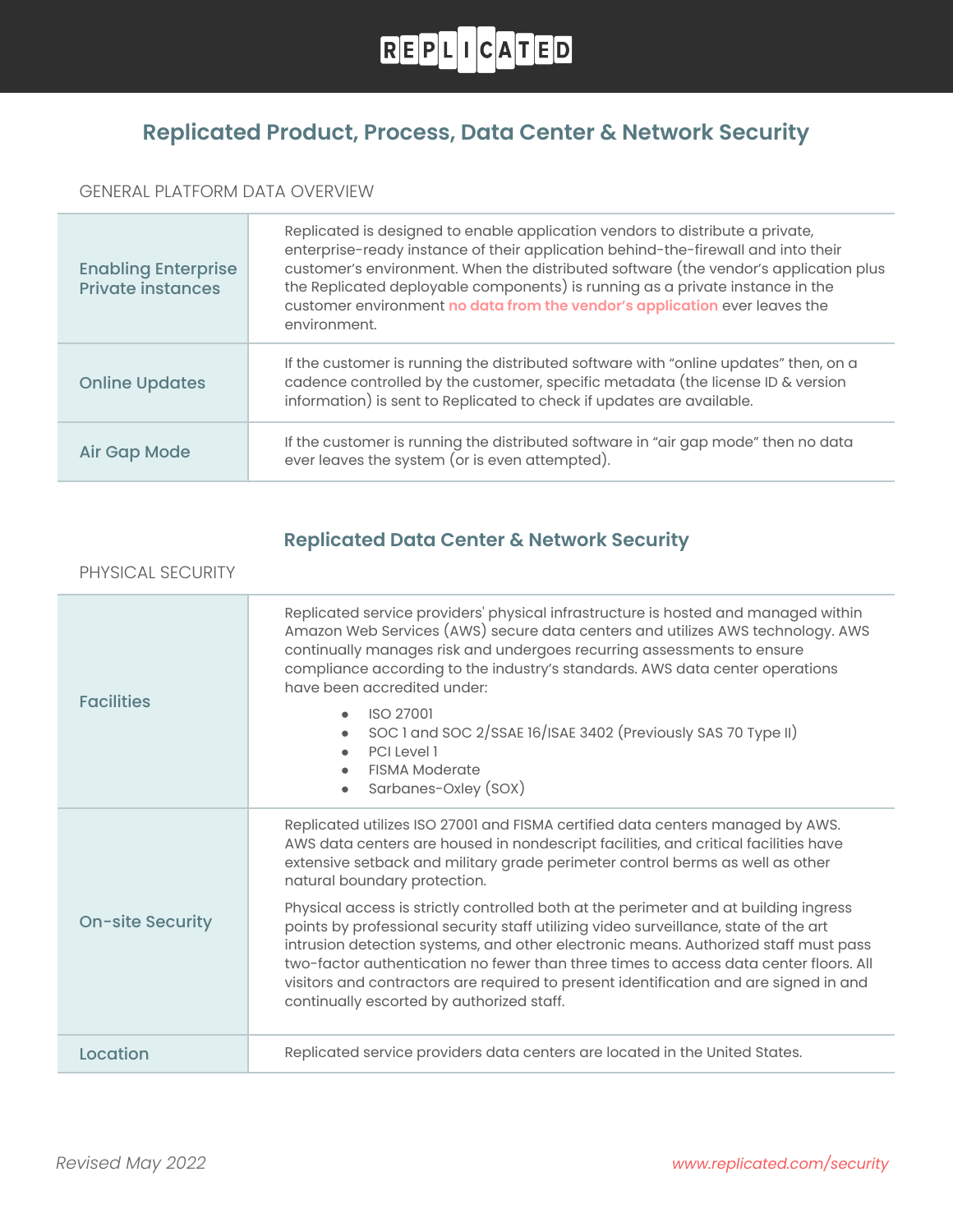### NETWORK SECURITY

| <b>Protection</b>                                               | All firewall infrastructure and management is provided by our service providers:<br>AWS and Cloudflare. Access to these systems is granted by a ZeroTrust<br>implementation that analyzes various aspects of the connection and the<br>connecting device, with decisions made based on the characteristics of the<br>request.<br>Firewalls are utilized to restrict access to systems from external networks and<br>between systems internally. By default, all access is denied and only explicitly<br>allowed ports and protocols are allowed based on business need. Each system is<br>assigned to a firewall security group based on the system's function. Security<br>groups restrict access to the ports and protocols required for a system's specific<br>function in order to mitigate risk. Host-based firewalls also provide the ability to<br>further limit inbound and outbound connections as needed. |
|-----------------------------------------------------------------|---------------------------------------------------------------------------------------------------------------------------------------------------------------------------------------------------------------------------------------------------------------------------------------------------------------------------------------------------------------------------------------------------------------------------------------------------------------------------------------------------------------------------------------------------------------------------------------------------------------------------------------------------------------------------------------------------------------------------------------------------------------------------------------------------------------------------------------------------------------------------------------------------------------------|
| Vulnerability<br>Scanning                                       | Managed firewalls prevent IP, MAC, and ARP spoofing on the network and between<br>virtual hosts to ensure spoofing is not possible. Packet sniffing is prevented by<br>infrastructure including the hypervisor which will not deliver traffic to an interface<br>which it is not addressed to. Our service provider utilizes application isolation,<br>operating system restrictions, and encrypted connections to further ensure risk is<br>mitigated at multiple levels.<br>Port scanning is prohibited and every reported instance is investigated by our                                                                                                                                                                                                                                                                                                                                                        |
|                                                                 | infrastructure provider. When port scans are detected, they are stopped and access<br>is blocked.                                                                                                                                                                                                                                                                                                                                                                                                                                                                                                                                                                                                                                                                                                                                                                                                                   |
| <b>Web Application</b><br><b>Firewall</b>                       | Replicated leverages a suite of Cloudflare products to provide virtual web<br>application firewall (WAF) that automatically blacklists and blocks suspicious traffic<br>and bots, and enables rate limiting.                                                                                                                                                                                                                                                                                                                                                                                                                                                                                                                                                                                                                                                                                                        |
| <b>Penetration Testing</b><br>and Vulnerability<br>Assessments* | Third-party security testing of our service provider is performed by independent<br>and reputable security consulting firms at least annually. Findings from each<br>assessment are reviewed with the assessors, risk ranked, assigned to the<br>responsible team for remediation, and then reviewed again.                                                                                                                                                                                                                                                                                                                                                                                                                                                                                                                                                                                                         |
| <b>Security Incident</b><br><b>Event and</b><br><b>Response</b> | In the event of a security incident, our engineers are called in to gather extensive<br>logs from critical host systems and analyze them to respond to the incident in the<br>most appropriate way possible.                                                                                                                                                                                                                                                                                                                                                                                                                                                                                                                                                                                                                                                                                                        |
|                                                                 | Gathering and analyzing log information is critical for troubleshooting and<br>investigating issues. Our service provider allows us to analyze four main log types:<br>system, application, API, and audit logs from user accounts.                                                                                                                                                                                                                                                                                                                                                                                                                                                                                                                                                                                                                                                                                 |
| <b>DDoS Mitigation</b>                                          | Our service provider's infrastructure provides distributed denial-of-service (DDoS)<br>mitigation techniques including TCP Syn cookies and connection rate limiting in<br>addition to maintaining multiple backbone connections and internal bandwidth<br>capacity that exceeds the Internet carrier supplied bandwidth. We work closely with<br>our providers to quickly respond to events and enable advanced DDoS mitigation<br>controls when needed.                                                                                                                                                                                                                                                                                                                                                                                                                                                            |
| <b>Logical Access</b>                                           | Access to the Replicated production network is restricted by an explicit<br>need-to-know basis. It utilizes least privilege, is frequently audited, and is closely<br>controlled by our Engineering team. Employees accessing the Replicated<br>production network are required to use multiple factors of authentication.                                                                                                                                                                                                                                                                                                                                                                                                                                                                                                                                                                                          |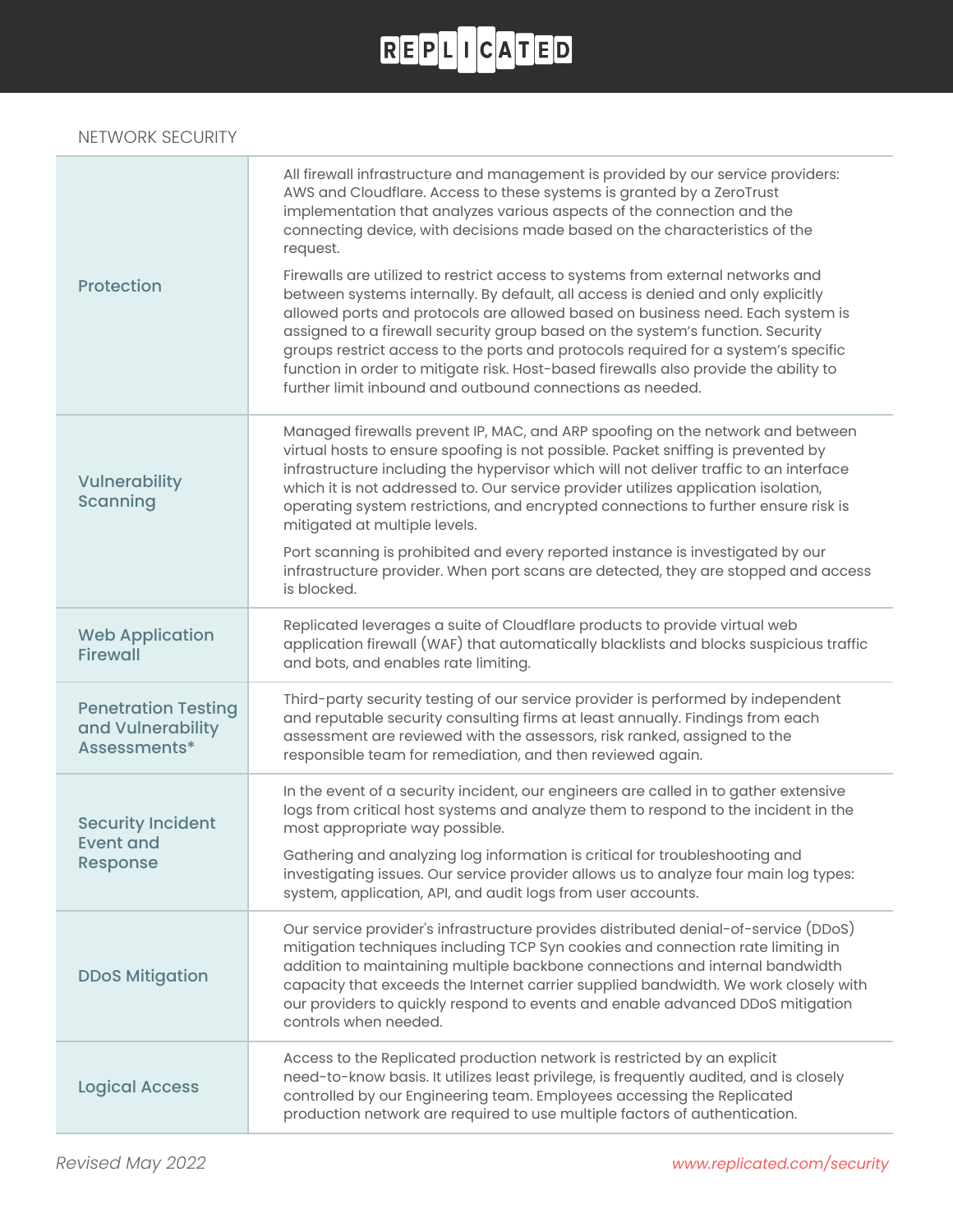#### ENCRYPTION

| Encryption in             | Communications between customers, vendors, and Replicated servers are |
|---------------------------|-----------------------------------------------------------------------|
| <b>Transit</b>            | encrypted via industry best-practices (HTTPS).                        |
| <b>Encryption at Rest</b> | Replicated supports encryption of sensitive customer data at rest.    |

#### AVAILABILITY & CONTINUITY

| Uptime                   | Replicated availability has been 100% for the previous quarter and is continuously<br>monitored. The availability reports are available at https://status.replicated.com                                                                                                                                                            |
|--------------------------|-------------------------------------------------------------------------------------------------------------------------------------------------------------------------------------------------------------------------------------------------------------------------------------------------------------------------------------|
| Redundancy               | Replicated leverages a cloud-native architecture including clustering and network<br>redundancies, to eliminate single point of failure. For additional redundancy, Offsite<br>Data Backup is available for qualifying accounts to copy the customer's data to a<br>separate cloud provider to mitigate against data loss from AWS. |
| <b>Disaster Recovery</b> | Our service provider's platform automatically restores customer applications and<br>databases in the case of an outage. The provider's platform is designed to<br>dynamically deploy applications within its cloud, monitor for failures, and recover<br>failed platform components including customer applications and databases.  |

## **Application Security**

### SECURE DEVELOPMENT (SDLC)

| <b>Framework</b><br><b>Security Controls</b> | We utilize frameworks for security controls to limit exposure to OWASP Top 10<br>security flaws. These include inherent controls that reduce our exposure to Cross<br>Site Scripting (XSS), Cross Site Request Forgery (CSRF), and SQL Injection (SQLi),<br>among others. |
|----------------------------------------------|---------------------------------------------------------------------------------------------------------------------------------------------------------------------------------------------------------------------------------------------------------------------------|
| QA                                           | Our QA department reviews and tests our code base. Dedicated application<br>engineers on staff identify, test, and triage security vulnerabilities in code.                                                                                                               |
| Separate<br><b>Environments</b>              | Testing and staging environments are separated from the production environment.<br>No actual customer data or vendor data is ever used in the development, staging,<br>or test environments.                                                                              |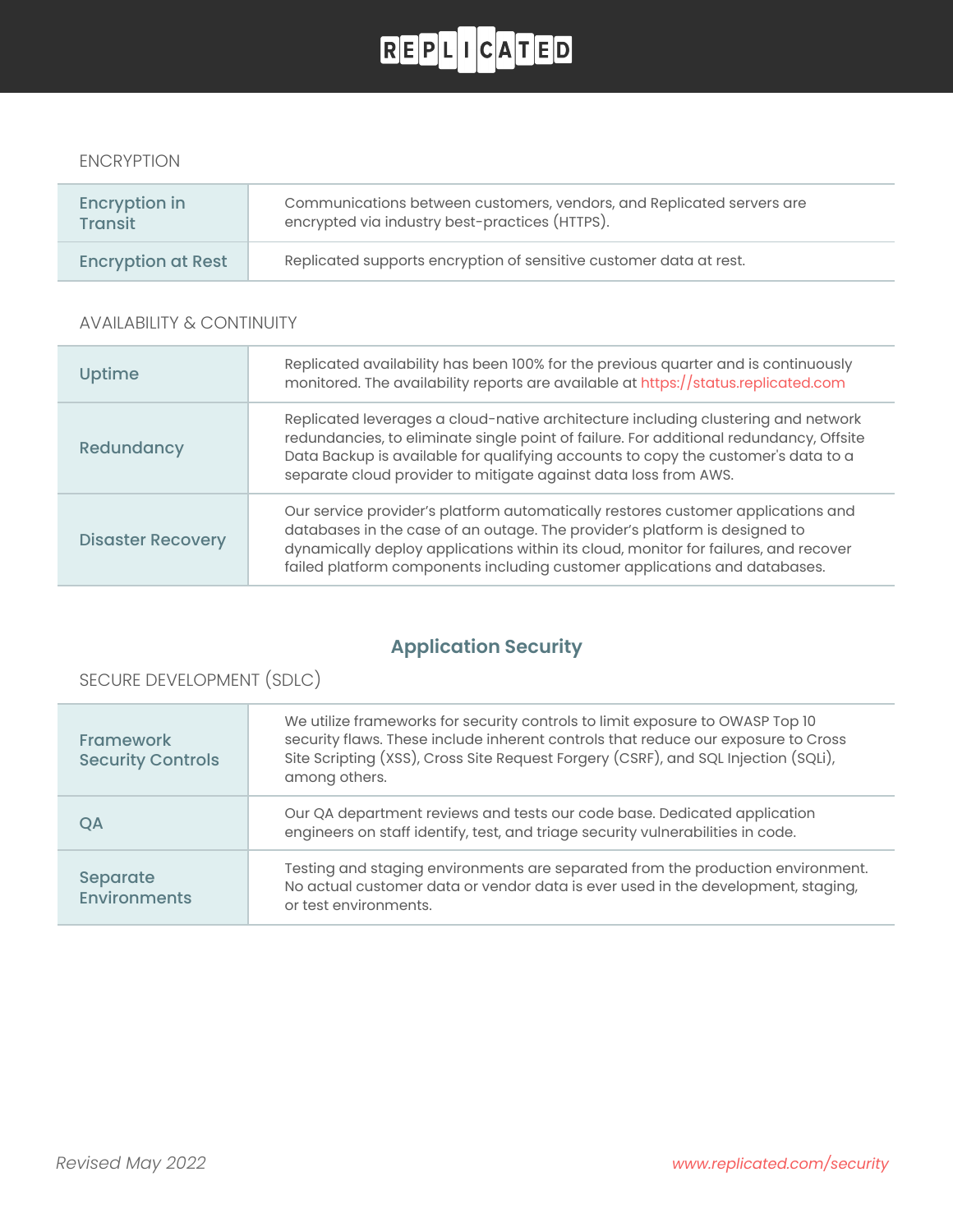### APPLICATION VULNERABILITIES

| <b>Static Code</b><br><b>Analysis</b>               | Our source code repositories are continuously scanned for security issues via our<br>integrated static analysis tooling.                                                                                                      |
|-----------------------------------------------------|-------------------------------------------------------------------------------------------------------------------------------------------------------------------------------------------------------------------------------|
| Dependency<br><b>Analysis</b>                       | Our application dependencies are continuously scanned for CVE information and<br>remediated through automated pull requests when fixes are released.                                                                          |
| Continuous<br>updates to<br>3rd-party<br>components | Our system continuously scans upstream 3rd-party components for updates and<br>automatically generates pull requests when new versions are available to install.<br>These update requests are reviewed daily for integration. |
| <b>Vulnerability</b><br><b>Reporting Program</b>    | The disclosure of relevant CVEs by Replicated to our customers and impacted<br>parties is described in our Vulnerability Reporting Program Whitepaper that is<br>available to customers and prospects upon request.           |

## **Product Security Features**

### SECURE DEVELOPMENT (SDLC)

| Secure disclosure                           | Replicated incentivizes secure disclosure through a private bug bounty program<br>please contact security@replicated.com for inclusion in the program.                                                                                             |
|---------------------------------------------|----------------------------------------------------------------------------------------------------------------------------------------------------------------------------------------------------------------------------------------------------|
| <b>Secure Credential</b><br>Storage         | Replicated follows secure credential storage best practices by never storing<br>passwords, but instead storing a 1-way hash of the salted password.                                                                                                |
| <b>API Security &amp;</b><br>Authentication | Replicated API is TLS-only and you must be a verified user to make API requests. You<br>can authorize against the API using an API token that is controlled on the teams and<br>tokens page. APIs are rate limited to prevent brute-force attacks. |